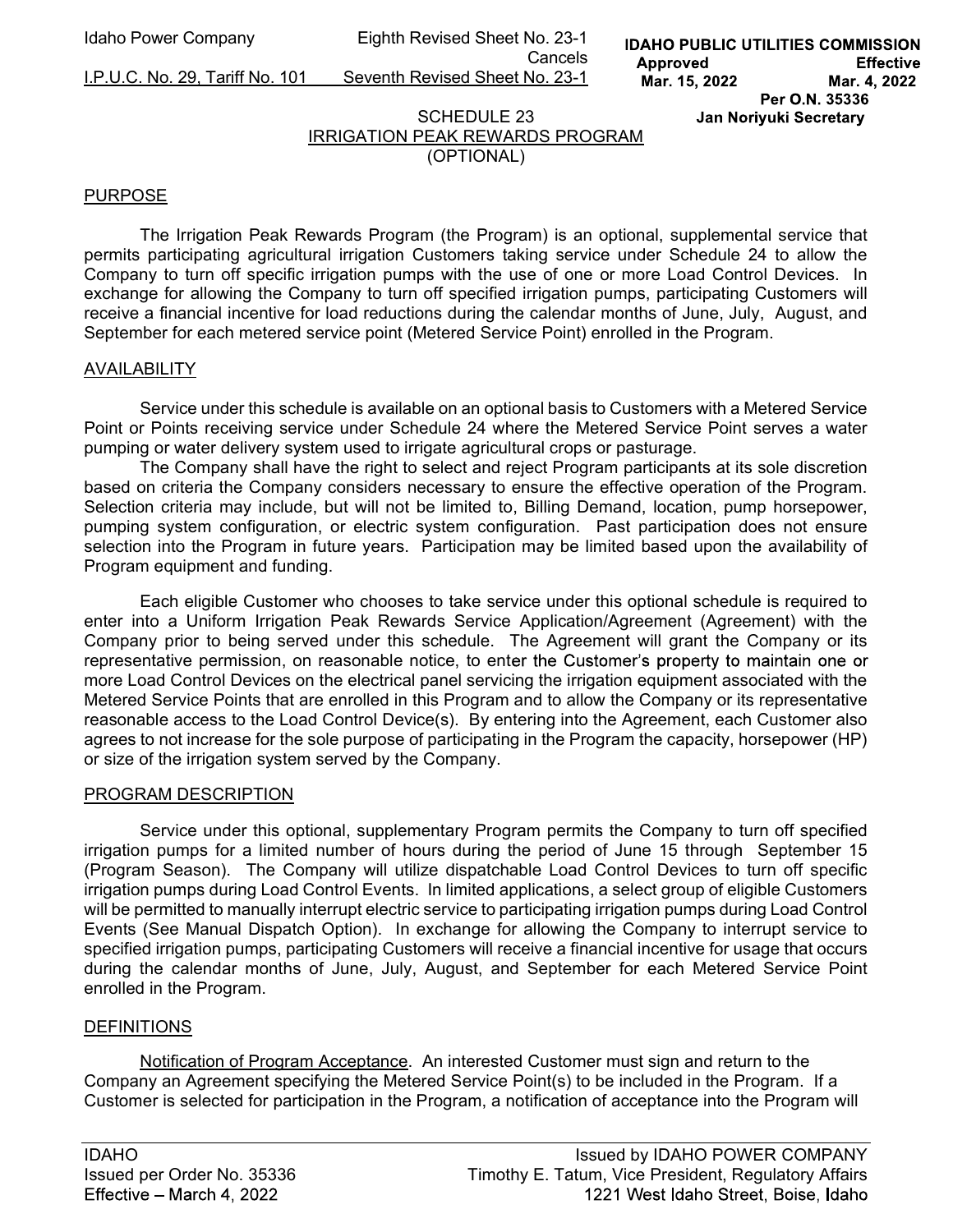I.P.U.C. No. 29, Tariff No. 101 Seventh Revised Sheet No. 23-2

#### SCHEDULE 23 IRRIGATION PEAK REWARDS PROGRAM (OPTIONAL)

(Continued)

#### DEFINITIONS (Continued)

be mailed to participants, which will include a listing of the Metered Service Point(s) that have been enrolled.

Load Control Device. Load Control Device refers to any technology, device, or system utilized under the Program to enable the Company to initiate the Load Control Event.

Load Control Event. Refers to an event under the Program where the Company requests or calls for interruption of specific irrigation pumps either manually or with the use of one or more Load Control **Devices** 

Program Season. The Program Season is the period June 15 through September 15 of each year.

Program kW. The Program kW is the demand amount, as measured at the Customer's meter in kilowatts (kW) associated with the applicable billing period, that is multiplied by the applicable incentive amount to determine the Demand Credit under the Automatic Dispatch Interruption Option. Under the Manual Dispatch Interruption Option, the Program kW will be based upon the maximum measured interval kW during the 24-hour period preceding 8:00 A.M. MDT the day of the announcement of a Load Control Event, minus the average interval kW during an event.

Nominated Demand. Nominated Demand is the amount of demand that participants under the Manual Dispatch Option must declare as planned to be available during Load Control Events.

Program kWh. The Program kWh is the energy amount, as measured at the Customer's meter in kilowatt-hours (kWh) associated with the applicable billing period, that is multiplied by the applicable incentive amount to determine the Energy Credit under each Interruption Option.

 Variable Program kWh. The Variable Program kWh is the demand amount for the associated billing period, as measured at the Customer's meter in kilowatts (kW) multiplied by the hours of interruption for the Metered Service Point for each Load Control Event. The Variable Program kWh is multiplied by the applicable variable incentive payment to determine the Variable Energy Credit under each Interruption Option.

Variable Program kWh = Program kW x hours of interruption for each Load Control Event

Bill Credit. The Bill Credit is the sum of the Demand Credit and the Energy Credit applied to the Customer's monthly bills for usage that occurs during the calendar months of June, July, August, and September of each calendar year. This amount may be prorated for the number of days during the months of June, July, August, and September that fall in the Customer's billing cycle to correspond with the Program Season. The Bill Credit amount may be applied directly to participating Customers' bills or provided in the form of a check.

Demand Credit. The Demand Credit is a demand-based financial incentive provided in the form of a credit on the monthly bill for the Metered Service Point enrolled in the Program. The monthly Demand Credit is calculated by multiplying the Program kW by the demand-related incentive amount for the Interruption Option selected by the Customer. The Demand Credit will be included on the Customer's monthly bills for usage that occurs during the calendar months of June, July, August, and September of each year. This amount may be prorated for the number of days during the months of June, July, August, and September that fall in the Customer's billing cycle to correspond with the Program Season. Demand Credit = Program kW x demand-related incentive amount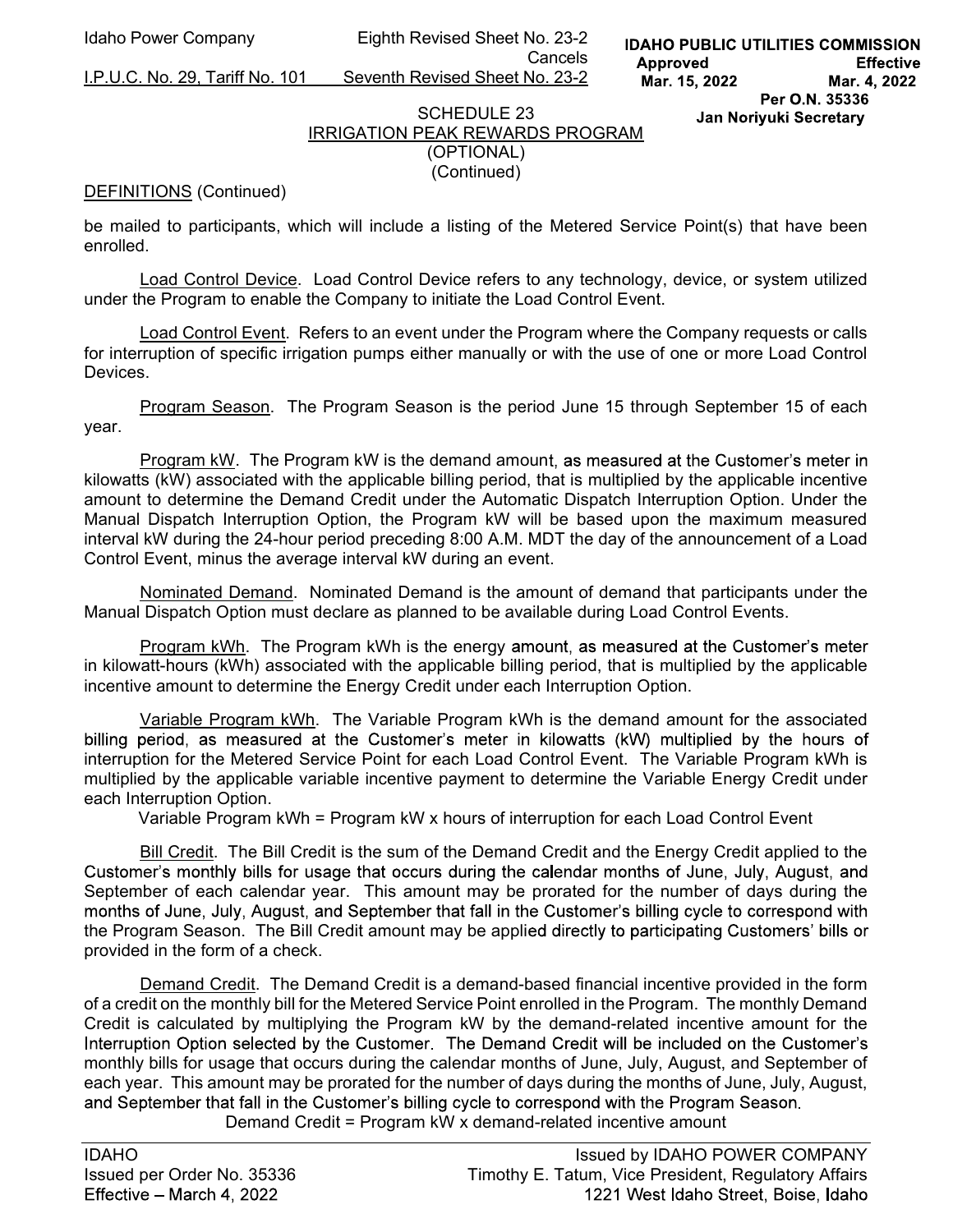I.P.U.C. No. 29, Tariff No. 101 Seventh Revised Sheet No. 23-3

**Cancels Cancels** 

# SCHEDULE 23 IRRIGATION PEAK REWARDS PROGRAM (OPTIONAL)

(Continued)

# DEFINITIONS (Continued)

 Energy Credit. The Energy Credit is an energy-based financial incentive provided in the form of a credit on the monthly bill for the Metered Service Point enrolled in the Program. The monthly Energy Credit is calculated by multiplying the Program kWh by the energy-related incentive amount for the Interruption Option selected by the Customer. Customers identified to have an out-of-demand season billing cycle will receive only an out-of-demand season energy credit for the applicable billing period. The Energy Credit will be included on the Customer's monthly bills for usage that occurs during the calendar months of June, July, August, and September of each year. This amount may be prorated for the number of days during the months of June, July, August, and September that fall in the Customer's billing cycle to correspond with the Program Season.

Energy Credit = Program kWh x energy-related incentive amount

Variable Energy Credit. The Variable Energy Credit is an energy-based financial incentive provided for the Metered Service Point enrolled in the Program. The Variable Energy Credit is calculated by multiplying Variable Program kWh by the energy-related incentive amount for the Interruption Option selected by the Customer. The Variable Energy Credit is paid in the form of a check no later than 70 days after the Program Season. The Variable Energy Credit does not apply to the first four Load Control Events.

Variable Energy Credit = Variable Program kWh x variable energy-related incentive amount

## INTERRUPTION OPTIONS

 Under the Interruption Options, the Company will dispatch remotely service interruptions to specified irrigation pumps any Monday through Saturday during the Program Season between the hours of 3:00 P.M. and 10:00 P.M. Mountain Daylight Time (MDT), excluding holidays (Standard Interruption). Customers may elect to participate until 11:00 P.M. MDT (Extended Interruption) and will receive a larger Variable Energy Credit. Service interruptions may last up to 4 hours per day and will not exceed 16 hours per calendar week and 60 hours per Program Season. During each Program Season the Company will conduct a minimum of three Load Control Events. Customers participating in the Automatic Dispatch Option may not receive advance notification of a Load Control Event, but will be notified after the Load Control Event begins. Customers participating in the Manual Dispatch Option will receive advance notification at least 4 hours prior to a Load Control Event. The Company will provide notice of a Load Control Event via the following communication technologies: telephone, e-mail and/or text message. If prior notice of a pending Load Control Event has been sent, the Company may choose to revoke the Load Control Event and will provide notice to Customers up to 30 minutes prior to the Load Control Event.

 Customers who elect to participate in the Program may be eligible for one of the following Interruption Options:

Automatic Dispatch Option. A dispatchable Load Control Device will be connected to the electrical panel(s) serving the irrigation pumps associated with the Metered Service Points enrolled in the Program. The Load Control Device utilized under the Automatic Dispatch Option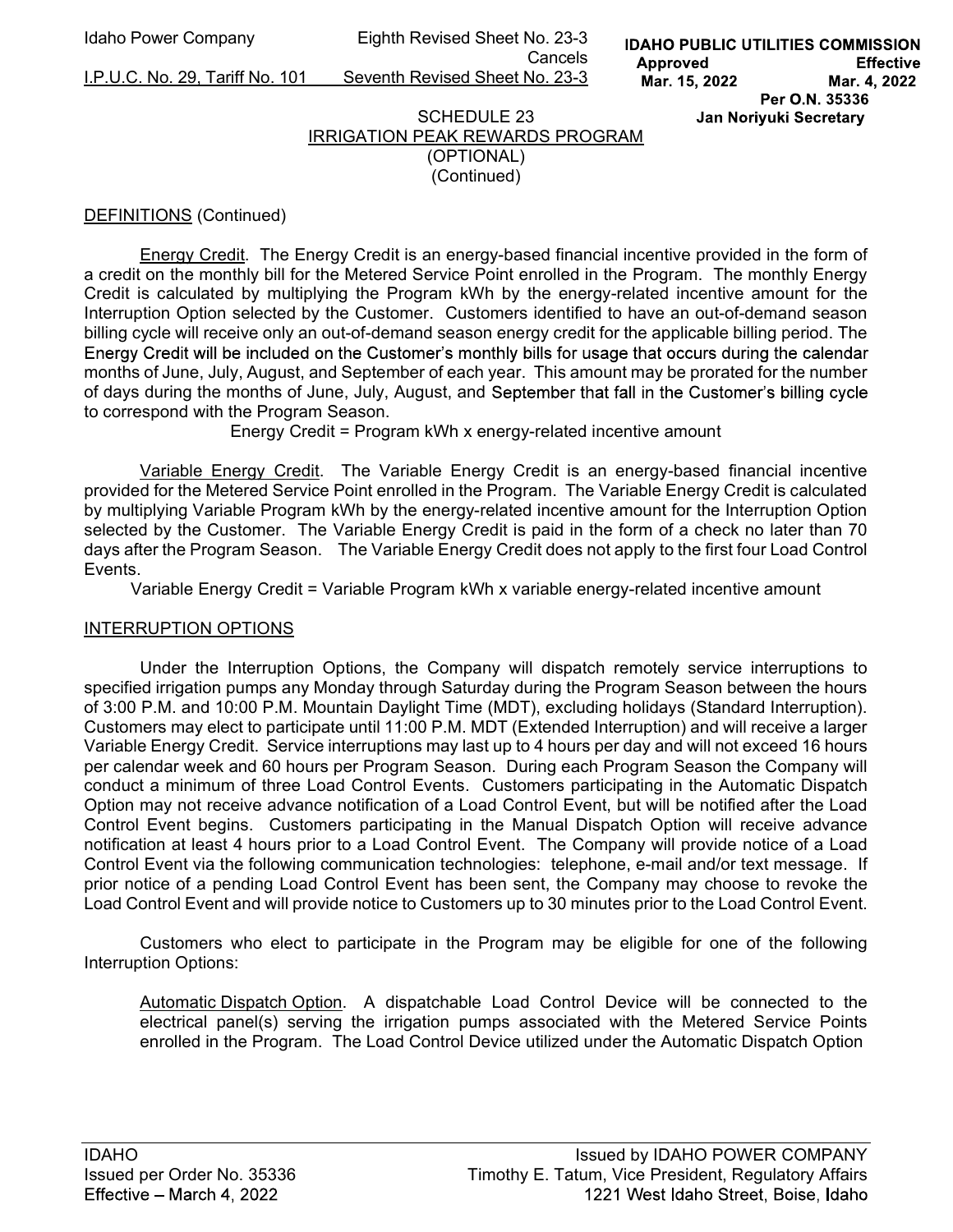I.P.U.C. No. 29, Tariff No. 101 Seventh Revised Sheet No. 23-4

Cancels

#### SCHEDULE 23 IRRIGATION PEAK REWARDS PROGRAM (OPTIONAL) (Continued)

## INTERRUPTION OPTIONS (Continued)

will provide the Company the ability to send a signal that will interrupt operation or not allow the associated irrigation pumps to operate during dispatched Load Control Events. This option requires that all pumps at the Metered Service Point be controlled.

 Under the Automatic Dispatch Option, the Program kW will be based upon the monthly Billing Demand, as measured in kW, for the associated Billing Period. The Program kWh under this option will be based upon the monthly energy usage, as measured in kWh, for the associated Billing Period.

 Each time a customer chooses to opt-out of one of the Load Control Events a fee of \$6.25 per kW will be assessed based upon the current Billing Period's kW. The opt-out fee will not exceed the total Bill Credit for the Program Season. Any opt-out fee will be applied at the end of the Program Season or after the applicable billing cycle closes. Opt-out fees may be waived for circumstances involving planned or unplanned outages of 3 hours or more occurring within 24 hours of a Load Control Event or a multiday outage within 72 hours of an event. At its discretion, the Company may assess an opt-out fee should it be determined the participant overrode the command to the dispatch device thereby allowing the pump to run during the load control event.

Manual Dispatch Option. Customers are eligible to manually control Metered Service Points of at least 1,000 cumulative HP, or Metered Service Points that have been determined by the Company to be limited by load control device communication technology or installation configuration. Under the Manual Dispatch Option, eligible Customers have the flexibility to choose which irrigation pumps at a Metered Service Point will be interrupted during each dispatched Load Control Event. Customers electing this option must notify the Company of their Nominated Demand during the enrollment period prior to June 1 of each year.

 Customers participating in the Manual Dispatch Option are required to provide no less than their Nominated Demand during each Load Control Event. Each time a customer chooses to provide less than their Nominated Demand during one of the Load Control Events, an opt-out fee of \$6.25 per kW will be assessed on the Nominated Demand not made available for interruption. The opt-out fee will not exceed the total Bill Credit for the Program Season. Any opt-out fee will be applied at the end of the Program Season or after the applicable billing cycle closes. Opt-out fees may be waived for circumstances involving planned or unplanned outages of 3 hours or more occurring within 24 hours of a Load Control Event or a multiday outage within 72 hours of an event.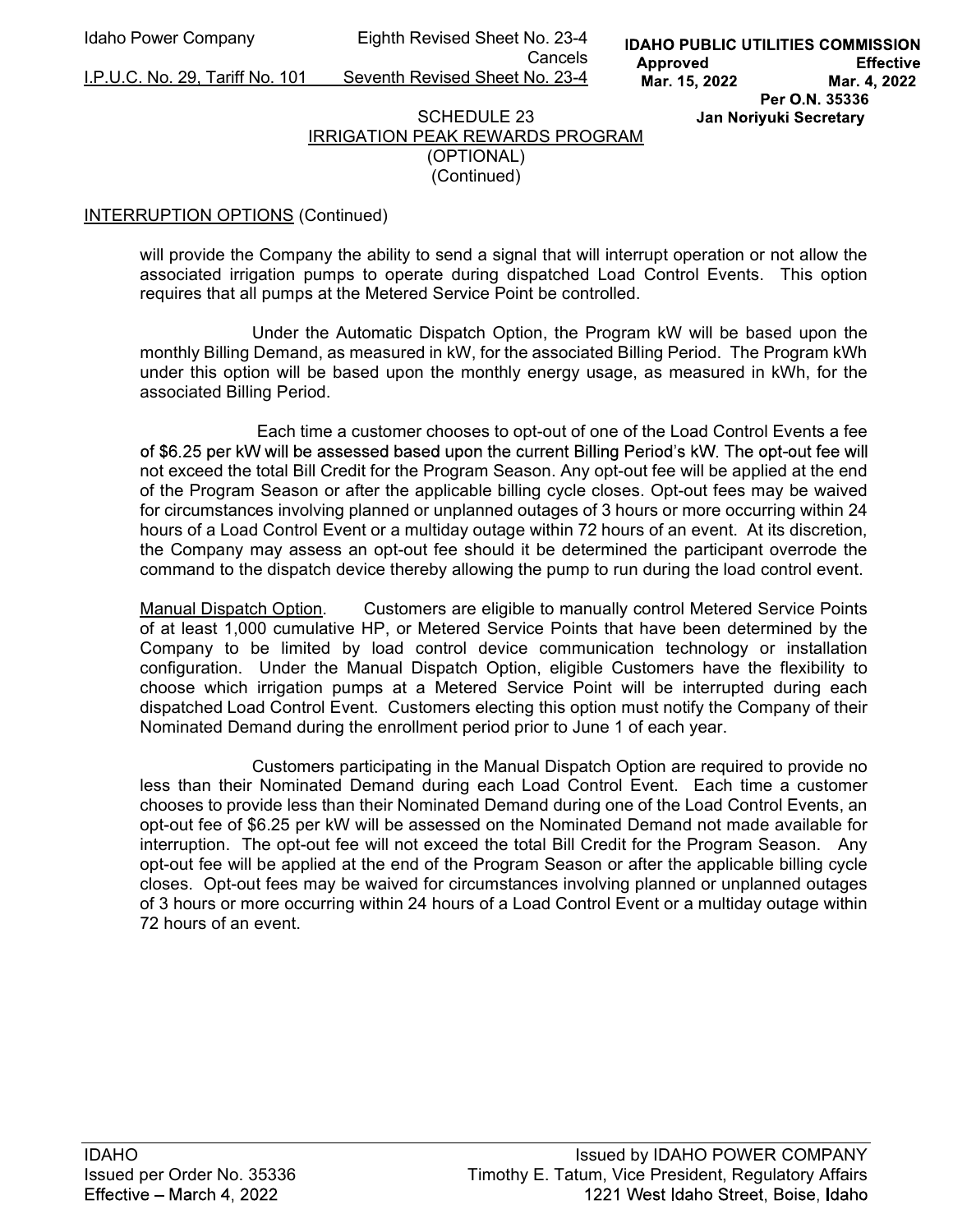I.P.U.C. No. 29, Tariff No. 101 Seventh Revised Sheet No. 23-5

**Cancels Cancels** 

# SCHEDULE 23 IRRIGATION PEAK REWARDS PROGRAM (OPTIONAL)

(Continued)

# INTERRUPTION OPTIONS (Continued)

Under the Manual Dispatch Option, the Program kW will be based upon the maximum measured interval demand during the 24-hour period preceding 8:00 A.M. MDT the day of the announcement of a Load Control Event, minus the average demand during an event, as measured in kW over applicable load profile metering intervals. This applies to each Load Control Event initiated during a Billing Period. If there are no Load Control Events during a Billing Period then the Program kW will be the Nominated Demand. The Program kWh under this option will be based upon a calculated value, as measured in kWh. The Program kWh will be calculated separately for each Billing Period by multiplying the monthly Program kW by the ratio of the monthly energy usage to the Billing Demand for the associated Billing Period.

## INCENTIVE STRUCTURE

Incentive payments under the Interruption Options will be determined based on a fixed payment and a variable payment. The fixed portion of the incentive payment will be paid through a Bill Credit and the variable portion will be paid by check no more than 70 days after the end of the Program Season. The first four Load Control Events will not be subject to the Variable Energy Credit. The variable payment will be based on the number of hours a participant's pump is interrupted during the Program Season and their associated Program kW after the first four Load Control Events.

| <b>Fixed Incentive Payment</b>              |                                              |                   | Variable Incentive Payment |                  |
|---------------------------------------------|----------------------------------------------|-------------------|----------------------------|------------------|
| <b>Demand Credit</b><br>(\$ per Program kW) | <b>Energy Credit</b><br>(\$ per Program kWh) | Energy Credit (\$ | Standard                   | Extended         |
|                                             |                                              | per Program       | Interruption               | Interruption     |
|                                             |                                              | kWh) for Out-of-  | Variable Energy            | Variable Energy  |
|                                             |                                              | Demand            | Credit                     | Credit           |
|                                             |                                              | Season Billing    | (\$ per Variable           | (\$ per Variable |
|                                             |                                              | Cycles            | Program kWh)               | Program kWh)     |
| \$5.25                                      | \$0.008                                      | \$0.021           | \$0.18                     | \$0.25           |

## INSTALLATION FEES

 An Installation Fee of \$500 will be required for any new participating Metered Service Point with measured horsepower of 30 or less. The Installation Fee is non-refundable except when a Customer elects early termination and prior to the installation of a load control device at their pump location.

## TERM OF AGREEMENT AND TERMINATION

 The term of the Agreement, as it applies to each Metered Service Point accepted for participation, shall commence on the date the Agreement is signed by both the Customer and the Company and shall automatically renew on March 15 of each calendar year unless notice of termination is given by either party to the other prior to the annual renewal date or unless otherwise terminated as follows:

1. A Customer may terminate the participation of a Metered Service Point and avoid the Termination Fee by notifying the Company or its representative before the Program Season.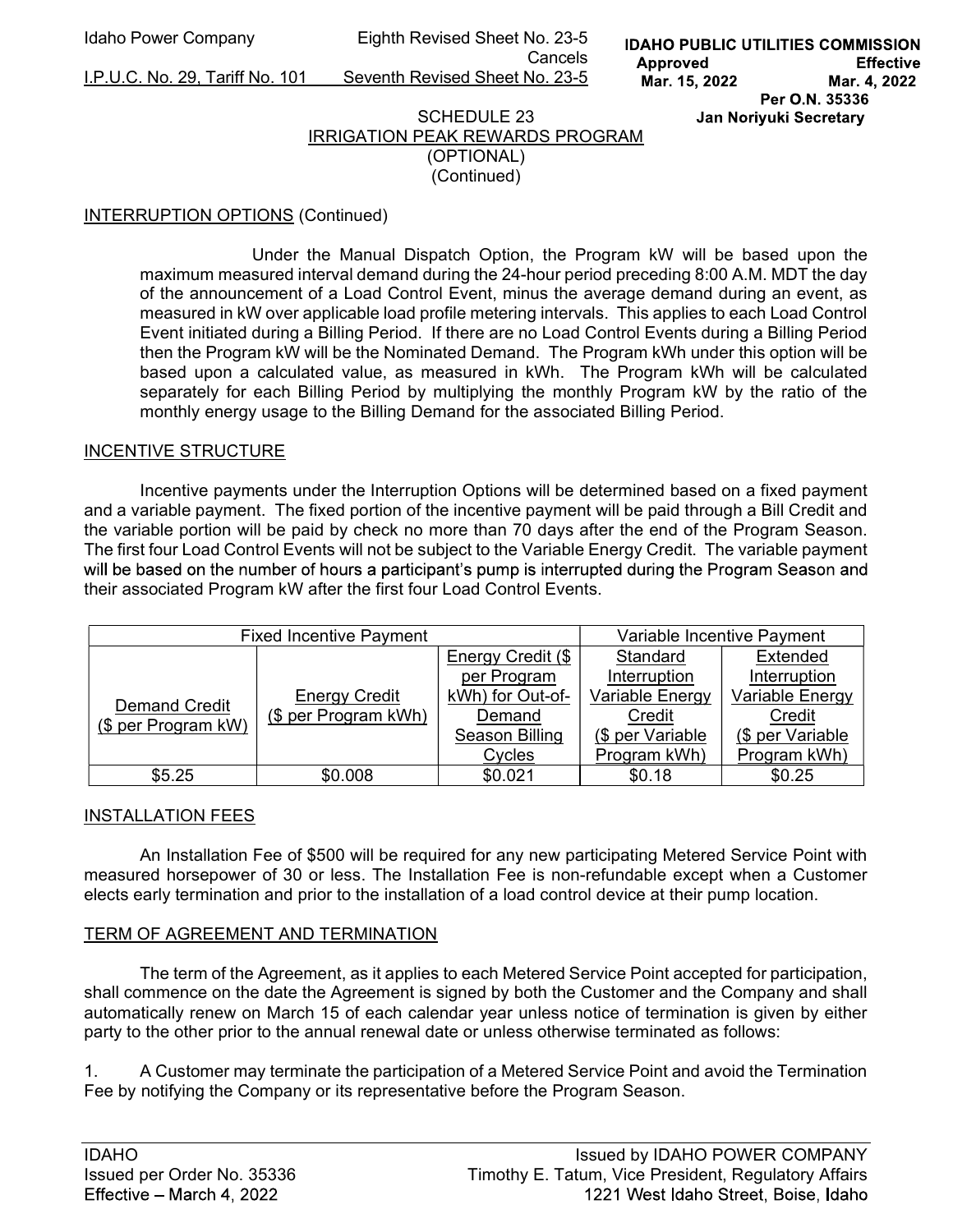I.P.U.C. No. 29, Tariff No. 101 Seventh Revised Sheet No. 23-6

# SCHEDULE 23 IRRIGATION PEAK REWARDS PROGRAM (OPTIONAL)

(Continued)

# TERM OF AGREEMENT AND TERMINATION (Continued)

2. A Customer who terminates the participation of a Metered Service Point anytime between June 15 and September 15 of each calendar year shall pay the Company a Termination Fee. This fee will be included on the Customer's monthly bill following termination of participation. The Customer's Bill Credit shall be prorated for the number of days in that month the Customer satisfactorily participated in the Program. Upon terminating participation of a Metered Service Point under the provisions of item 2, the Customer may not re-enroll the Metered Service Point into the Program until the following calendar year and the applicable Termination Fee has been paid in full.

# Termination Fees:

Automatic Dispatch Option: \$500.00 per Metered Service Point terminated under item 2

If there is evidence of alteration, tampering, or otherwise interfering with the Company's 3. ability to initiate a Load Control Event at a Metered Service Point, the Agreement as it applies to that Metered Service Point will be automatically terminated. In addition, the Customer will be subject to each of the following:

 a. The Customer will be required to reimburse the Company for the cost of replacement or repair of the Load Control Device(s), including labor and other related costs.

 b. An applicable Termination Fee, as provided under item 2, will be applied to the Customer's monthly bill following the termination of participation.

 c. The Company will reverse any and all Demand Credits and/or Energy Credits applied to the Customer's monthly bill(s) for the Metered Service Point as a result of the Customer's participation in the Program during the current year.

Note: A service disconnection for any reason does not terminate the Agreement.

## SPECIAL CONDITIONS

The provisions of this schedule do not apply for any time period that the Company utilizes a Load Control Device installed under this Program to interrupt the Customer's load for a system emergency in accordance with NERC standards, Idaho Power's Rule J, or any other time that a Customer's service is interrupted by events outside the control of the Company. The provisions of this schedule will not affect the calculation or rate of the regular Service, Energy or Demand Charges associated with a Customer's standard service schedule.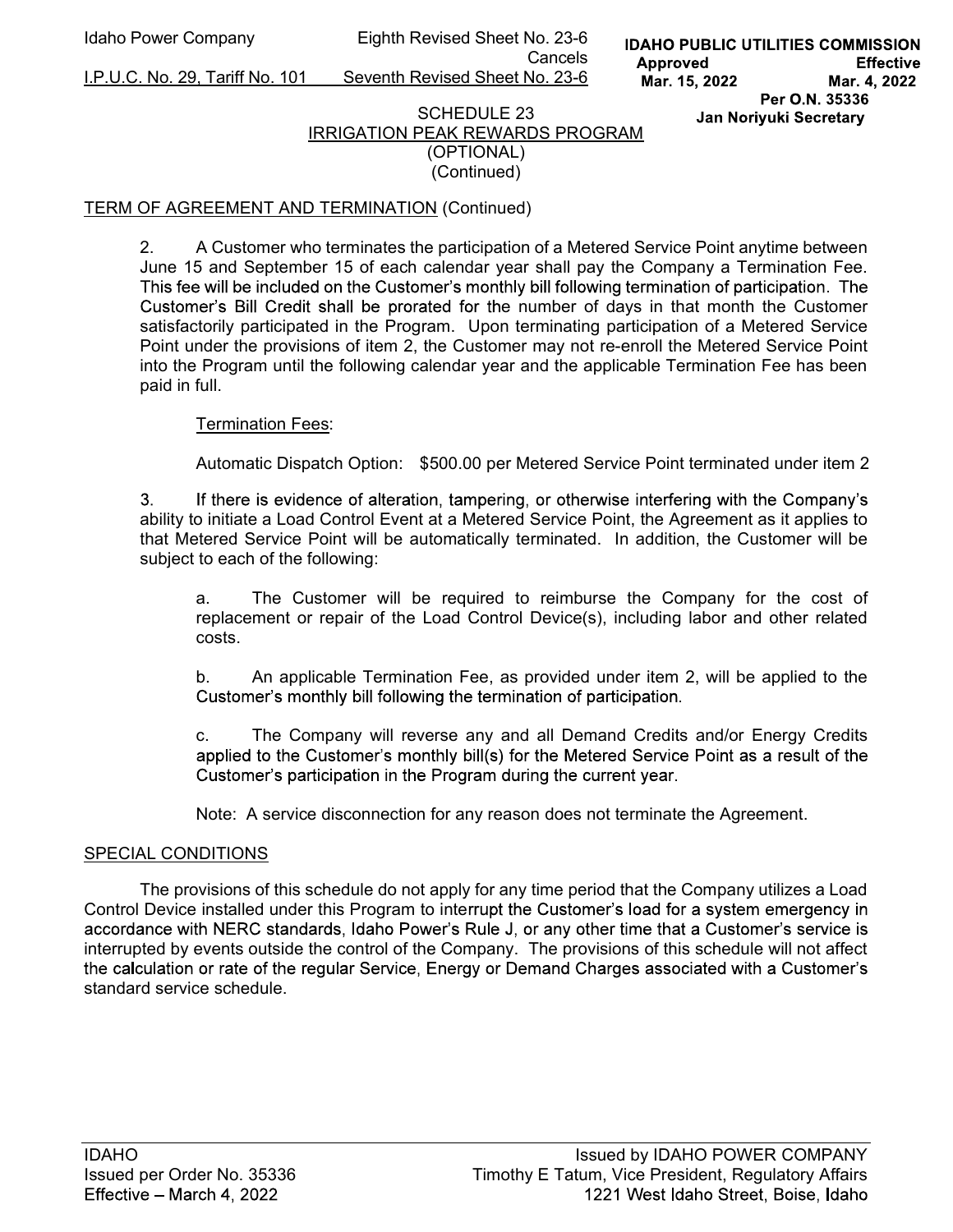**Cancels Cancels** 

I.P.U.C. No. 29, Tariff No. 101 Seventh Revised Sheet No. 23-7

#### SCHEDULE 23 IRRIGATION PEAK REWARDS PROGRAM (OPTIONAL) (Continued)

# Uniform Irrigation Peak Rewards Service Application/Agreement

| THIS AGREEMENT Made this<br>day of                                                                                                                                                                                                                                                                                                      |                    |  |
|-----------------------------------------------------------------------------------------------------------------------------------------------------------------------------------------------------------------------------------------------------------------------------------------------------------------------------------------|--------------------|--|
| between                                                                                                                                                                                                                                                                                                                                 | hereinafter called |  |
| Customer, whose billing address is                                                                                                                                                                                                                                                                                                      |                    |  |
| and IDAHO POWER COMPANY, a corporation with its principal office located at 1221 West Idaho Street,                                                                                                                                                                                                                                     |                    |  |
| Boise, Idaho, hereinafter called Company. This Agreement shall automatically renew on March 15 of<br>each calendar year unless notice of termination is given by either party to the other prior to the annual<br>renewal date. This Agreement is for the Metered Service Point(s) identified on the attached worksheet<br>(Worksheet): |                    |  |

The Customer designates the following person as the Customer's authorized contact:

| <b>Authorized Contact:</b> |             |
|----------------------------|-------------|
| Phone:                     | Cell Phone: |
| Email:                     |             |

NOW, THEREFORE, The Parties agree as follows:

- 1. The Uniform Irrigation Peak Rewards Service Application/Agreement must be signed by the Customer and the Customer must be the person who is responsible for paying bills for retail electric service provided by the Company at the Metered Service Point(s) identified on the **Worksheet**
- 2. The Customer understands that the information concerning the Metered Service Point(s) on the Worksheet is based on the best information currently available to the Company. The Bill Credit amounts are estimates based on the previous year's billing history for the Metered Service Point(s) specified on the Worksheet. Customers without sufficient billing history will be provided an estimated Bill Credit based on the stated cumulative horsepower at the Metered Service Point. The Bill Credit estimates are provided for illustration purposes. The Customer agrees to specify which Metered Service Point(s) listed on the Worksheet the Customer wishes to enroll in the Program and the Interruption Option selected for each specified Metered Service Point. For Metered Service Points enrolled in the Manual Dispatch Option the Customer must notify the Company of Nominated Demand amounts by June 1 of each year.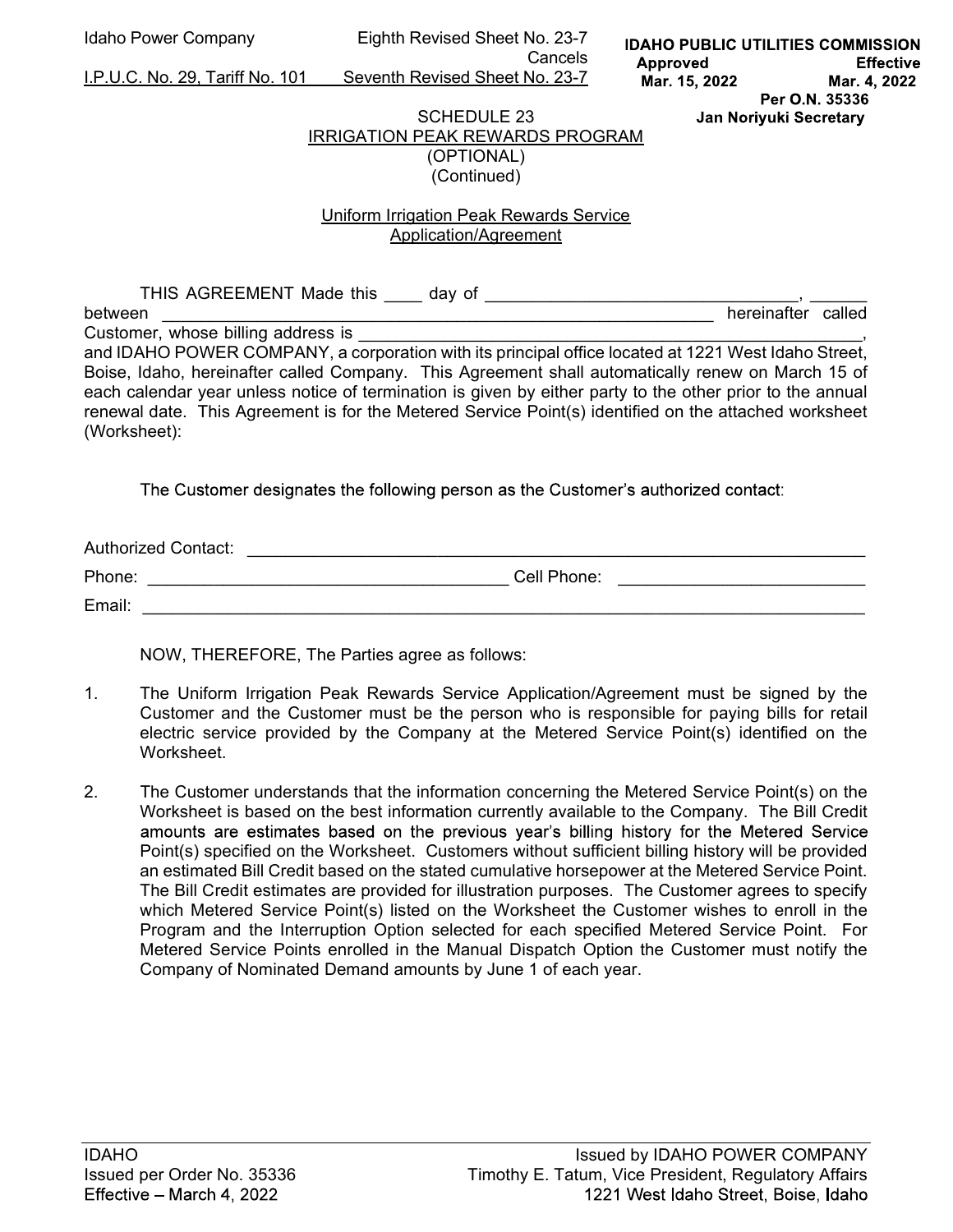Idaho Power Company Seventh Revised Sheet No. 23-8 **Cancels Cancels** I.P.U.C. No. 29, Tariff No. 101 Sixth Revised Sheet No. 23-8

# SCHEDULE 23 IRRIGATION PEAK REWARDS PROGRAM (OPTIONAL) (Continued) Uniform Irrigation Peak Rewards Service Application/Agreement

- (Continued)
- 3. From time to time during the term of this Agreement and with prior reasonable notice from the Company, the Customer shall permit the Company or its representative to enter the Customer's property on which the enrolled Metered Service Point(s) are located to permit the Company or its representative to install, service, maintain and/or remove Load Control Device(s) on the electrical panel that services the Customer's irrigation pumps. The Load Control Device(s) may remain in place on the Customer's property upon termination of the Agreement unless the Customer specifically requests removal.
- 4. The Customer understands and acknowledges that by participating in the Program, the Company shall, at its sole discretion, have the ability to interrupt the specified irrigation pumps at the Metered Service Point(s) enrolled in the Program according to the provisions of the Interruption Option selected. The Company retains the sole right to determine the criteria under which a Load Control Event is scheduled for each Metered Service Point. The Customer also understands and acknowledges that if a Metered Service Point provides electricity to more than one irrigation pump, each pump will be scheduled for service interruption simultaneously, excluding Metered Service Points participating in the Program under the Manual Dispatch Option.
- 5 For the Customer's satisfactory participation in the Program, the Company agrees to pay the Customer the Demand Credit and/or Energy Credit corresponding to the Interruption Option selected by the Customer. The Bill Credit included on the Worksheet is based upon the billing history for the Metered Service Point(s) specified on the Worksheet, for the months of June, July, August, and September of the prior year. The Bill Credit will be paid in the form of a credit on the Customer's monthly bill or provided in the form of a check. The Demand Credit may be prorated for the months of June, July, August, and September depending on the Customer's billing cycle.

Metered Service Points participating under the Manual Dispatch Option, will receive a Bill Credit from the Company within 30 days of billing due to the extensive data analysis required to process interval metering data. Any applicable Variable Energy Credits will be paid by check no more than 70 days after the end of the Program Season.

6. If the Customer terminates this Agreement anytime between June 15 and September 15 of the current calendar year while the Metered Service Point(s) are still connected for service the Customer may not re-enroll that Metered Service Point into the Program until the following calendar year and the applicable Termination Fee has been paid in full.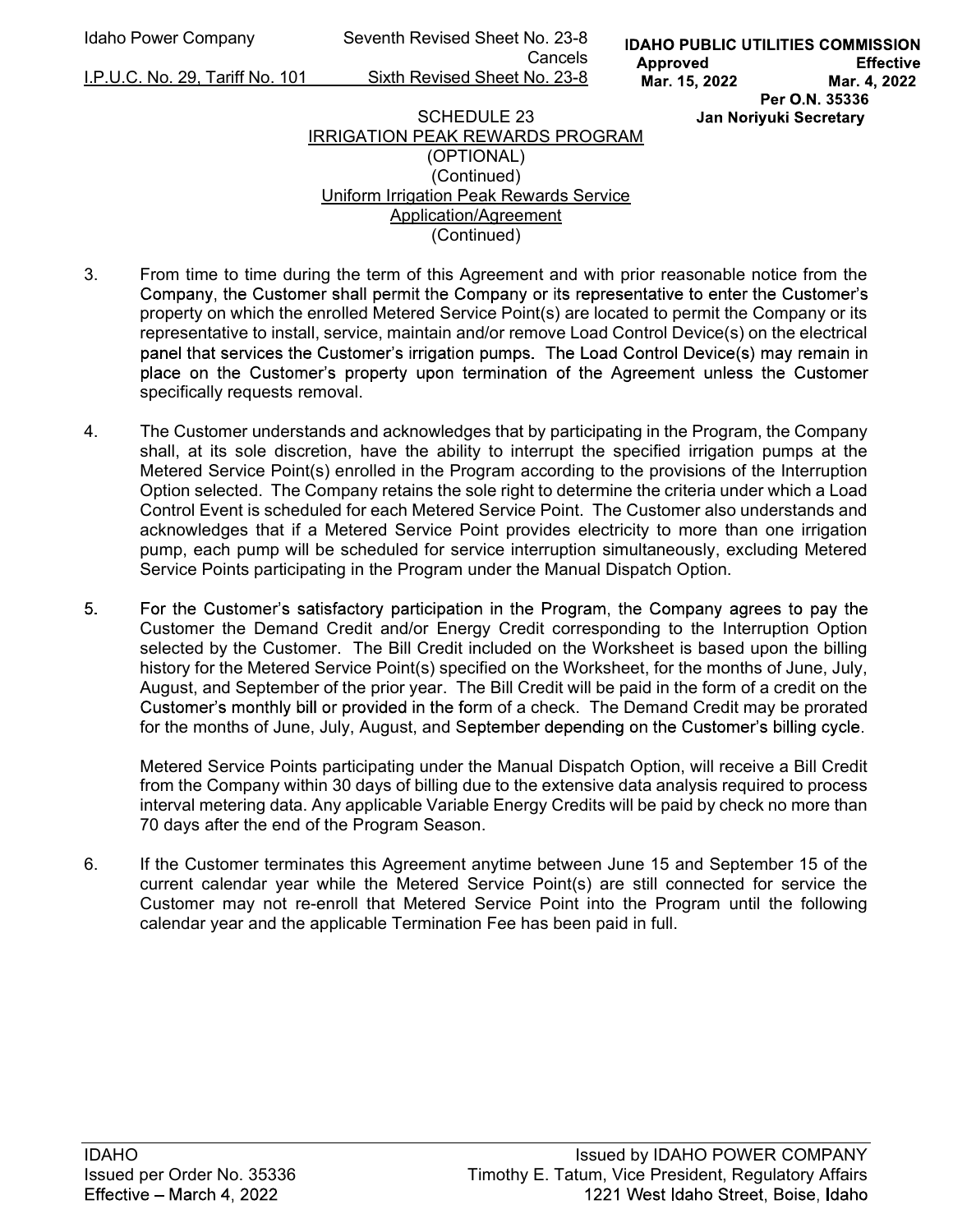Idaho Power Company Sixth Revised Sheet No. 23-9 Cancels

I.P.U.C. No. 29, Tariff No. 101 Fifth Revised Sheet No. 23-9

## SCHEDULE 23 IRRIGATION PEAK REWARDS PROGRAM (OPTIONAL) (Continued)

## Uniform Irrigation Peak Rewards Service Application/Agreement (Continued)

- 7. If there is evidence of alteration, tampering, or otherwise interfering with the Company's ability to initiate a Load Control Event at a Metered Service Point(s), the Agreement as it applies to that Metered Service Point will be automatically terminated. The Customer will also be required to reimburse the Company for all costs of replacement or repair of the Load Control Device(s), including labor and other related costs, pay the Company the applicable Termination Fee which sum will be included on the Customer's monthly bill and the Company will reverse any Demand Credits applied to the Customer's monthly bill(s) for the Metered Service Point as a result of the Customer's participation in the Program during the current year.
- 8. The Company's Schedule 23, any revisions to that schedule and/or any successor schedule are to be considered part of this Agreement.
- 9. This Agreement and the rates, terms and conditions of service set forth or incorporated herein and the respective rights and obligations of the Parties hereunder shall be subject to valid laws and to the regulatory authority and orders, rules and regulations of the Idaho Public Utilities Commission and such other administrative bodies having jurisdiction.
- 10. Nothing herein shall be construed as limiting the Idaho Public Utilities Commission from changing any terms, rates, charges, classification of service or any rules, regulations or conditions relating to service under this Agreement, or construed as affecting the right of the Company or the Customer to unilaterally make application to the Commission for any such change.
- 11. In any action at law or equity under this Agreement and upon which judgment is rendered, the prevailing Party, as part of such judgment, shall be entitled to recover all costs, including reasonable attorneys fees, incurred on account of such action.
- 12. The Company retains the sole right to select and reject the participants to receive service under Schedule 23. The Company retains the sole right for its employees and its representatives to install or not install Load Control Devices on the Customer's electrical panel at the time of installation depending on, but not limited to, safety, reliability, or other issues that may not be in the best interest of the Company, its employees or its representatives.